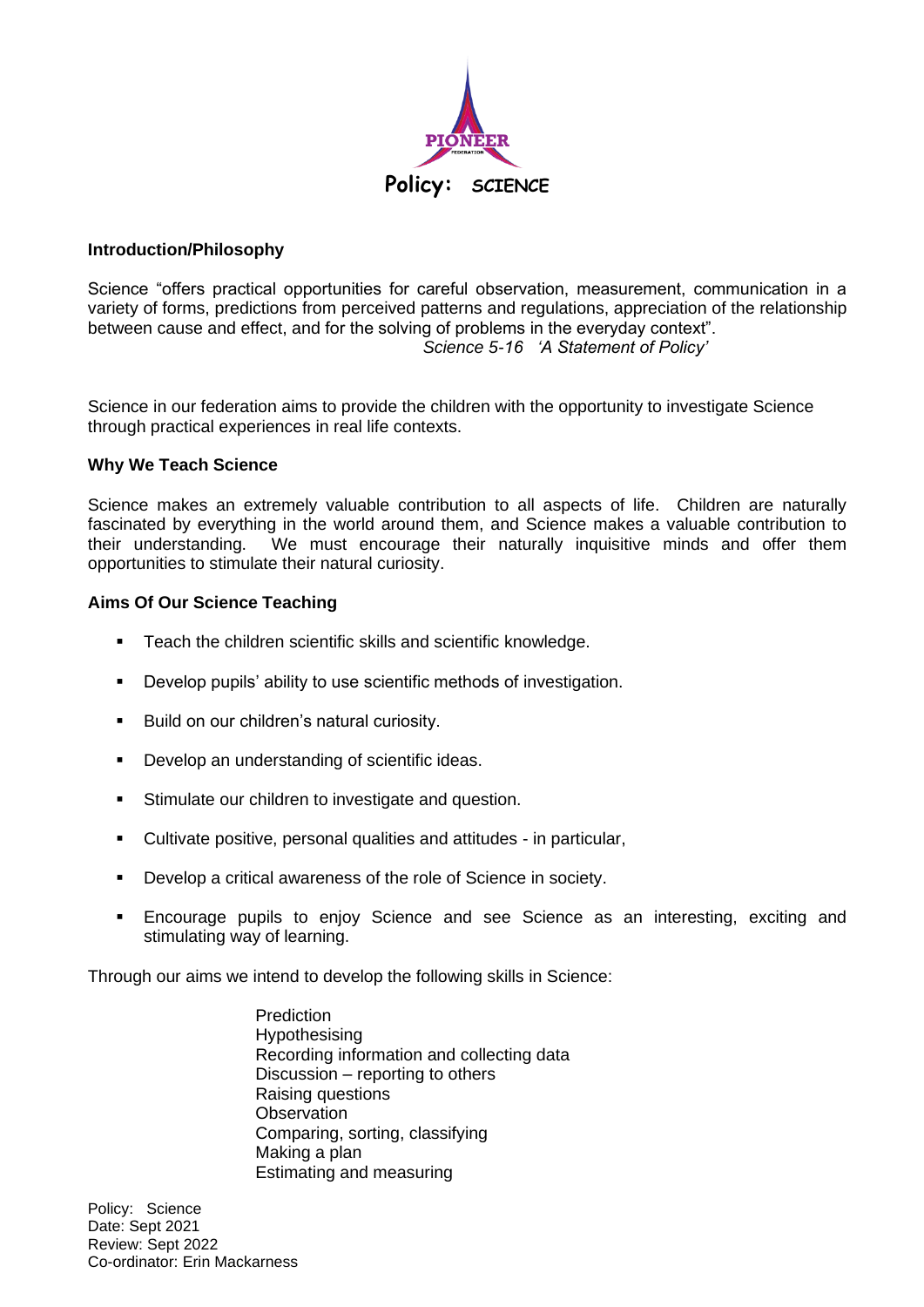

Controlling and manipulating variables Handling equipment Interpreting information Making conclusions

# **National Curriculum 2014**

Science is a systematic investigation of the physical, chemical and biological aspects of the world which relies on first hand experiences and on other sources of information. The scientific process and pupils' problem-solving activities will be used to deepen their understanding of the concepts involved. Within our school curriculum framework we will cover all the expectations of the National Curriculum which will with planning and help to ensure progression.

# **Organisation**

The Science Co-ordinator will ensure that there is a balance of Science in the timetables and that all areas of the National Curriculum Science Orders are being covered through chosen topics. They will also resource the Science equipment and order new equipment when necessary.

There should also be a variety of books available for the children to investigate and extend their knowledge of given Science topics. Children are encouraged to extend their work and interests by bringing things in from home, performing set tasks, using forest school to enhance learning, school trips, listening to outside speakers or having visitors in their classrooms to support current topic work.

# **Planning**

Planning is based around skills within Science. Each year group teaches science within the different topics. Lessons are based around the knowledge and understanding and investigative/scientific enquiry. Science teaching may also take place within topics, as stand-alone lessons or as blocked periods. The Science coordinator ensures continuity and coverage throughout the different year groups. This is shown through the science school overview on the planning cycles.

# **Continuity and Progression**

A continuous thread runs through all the Science by the strong emphasis put on scientific enquiry and investigation. Assessments made are based on the progression of skills in scientific enquiry/investigations. They build on the individual skills for each year group. Assessment of children's knowledge/theory in the different areas also contribute to overall assessments made. Monitoring through looking at children's work and lesson observations ensures the continuity and progression throughout the school.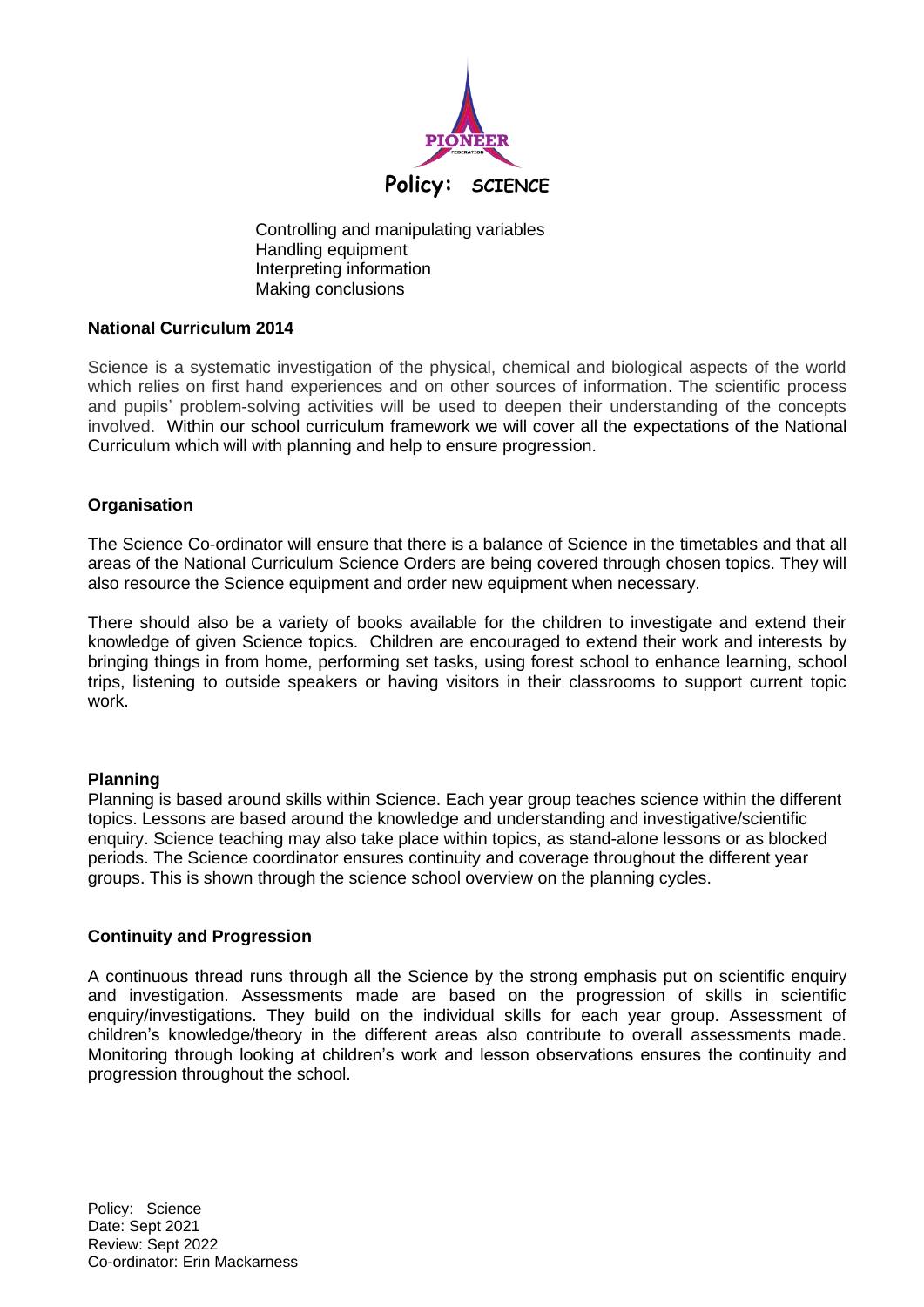

### **Teaching Methods**

The majority of Science is taught through termly topics. This cross-curricular approach provides an interesting and relevant focus to our Science teaching. Science is taught to children in a variety of ways, creating a balance of approaches and methods, depending on the Science activity. It may be:

- 1. Individual/paired work
- 2. Small groups
- 3. Large groups (half class)
- 4. Whole class

At all stages the Science lessons involve the use of a variety of practical equipment. The emphasis is always on first-hand experience. Scientific discoveries are initially child-oriented with results and conclusions drawn up by the children and teachers. Children are encouraged to 'do' and 'have a go' at Key Stage 1 and Key Stage 2. As the children progress through the school they are encouraged to record their work in detail. It is expected that by the end of Key Stage 2 a precise and formal method of recording is achieved by most of the children within science investigation books. The investigations are assessed using focused success criteria building on the individual enquiry skill.

# **Information and Communication Technology**

ICT will be used in various ways to support teaching and learning. ICT will involve the computer and other audio-visual aids. The interactive whiteboard (IWB) is a useful tool for delivering a range of teaching aids and can be used to support activities and enhance the learning of scientific concepts are detailed in teachers' medium term plans for science.

In addition, teachers may use some of the freely available resources on the internet which allow for effective teaching of Science, including virtual experiments, interactive games and multimedia clips to enhance their lessons.

# **Equal Opportunities and Differentiation**

Children of all abilities and gender can benefit from the study of Science. The teaching system within our school (see Teaching and Learning Policy) allows for variation of ability between children within the existing Science Curriculum. The Science taught is interesting and exciting, and we aim to create an environment that offers everyone the same opportunities, as well as offering support of extension to those pupils who need it.

**Resources**

Policy: Science Date: Sept 2021 Review: Sept 2022 Co-ordinator: Erin Mackarness